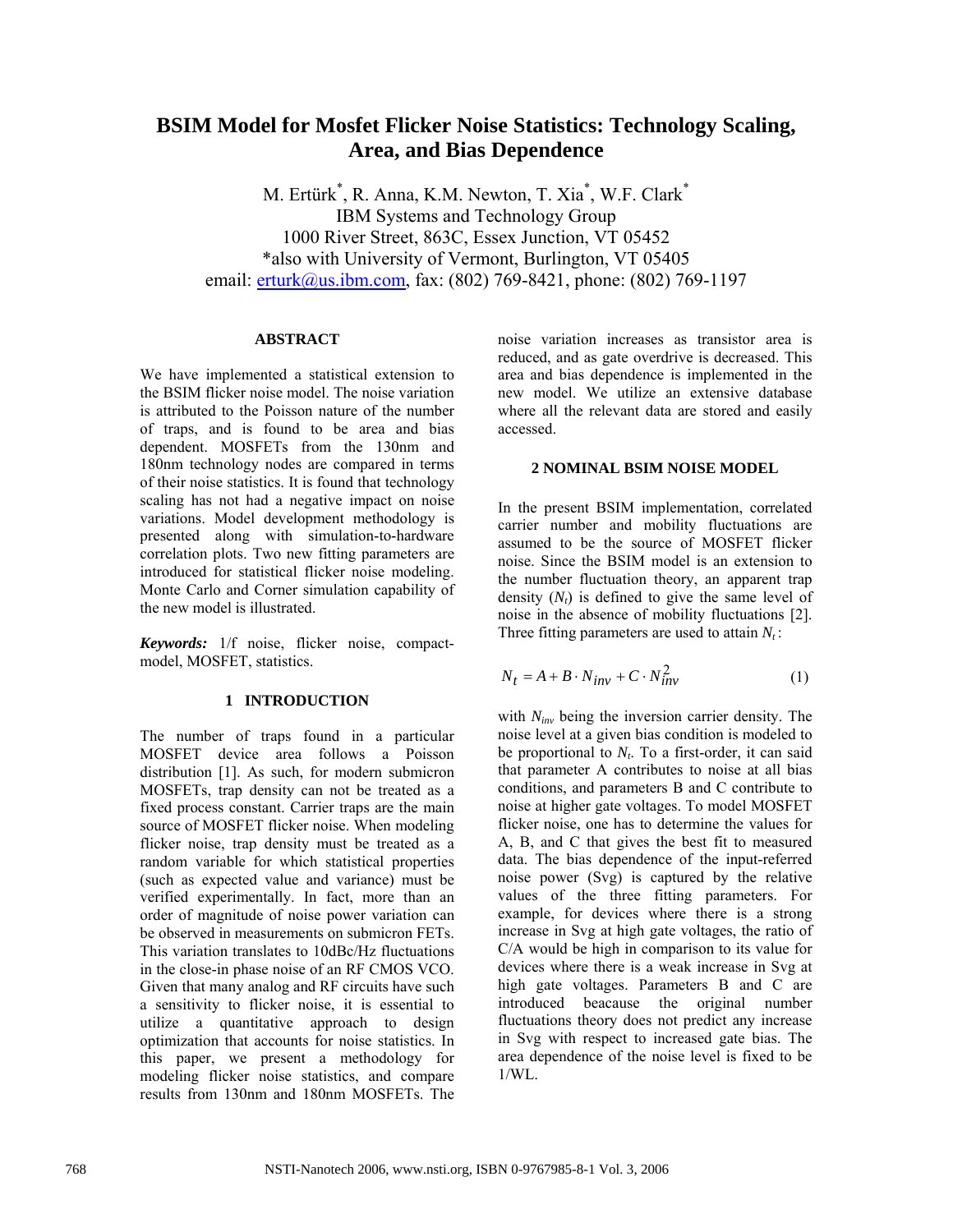# **3 STATISTICAL FLICKER NOISE MODEL DEVELOPMENT AND BSIM IMPLEMENTATION**

We gather noise data from a large enough sample of devices, such that the addition of new devices to the sample does not alter mean or variance by more than a few percent. In addition to the sample size, it is also important to measure multi-finger and single-finger FETs of different geometries to capture the area dependence of the noise statistics. Measurements are taken at multiple bias points to identify the dependence of noise statistics on Vds and Vgs. A single measurement is defined to be the data for a single device type, size, and bias; such as low-Vt nfet, with W/L of  $10 \mu m/0.12 \mu m$ , Vgs=0.6V, and Vds=1.0V. We generate a database which, for each measurement, contains a matrix of Svg vs. frequency, transconductance, drain current, wafer id, and site id. From the Svg vs. frequency matrix, we extract  $φ$ , such that  $φ$ <sub>i</sub> / f<sup>ef</sup> gives the best fit to the i<sup>th</sup> measurement; ef is treated as a constant and typically has a value close to 1, f is frequency. The final database contains all the relevant information for analyzing various trends in noise statistics. Such analysis yields useful information on the area dependence of noise variance, the bias dependence of noise variance, correlation between noise variation and transconductance variation, wafer-to-wafer and site-to-site variability, etc. Organization of the large volume of data in an easily accessible database allows for efficient data analysis and model development.

Before we can implement the statistical extension to the BSIM noise model, we must start with a nominal model that accurately captures the average noise level as a function of bias for each device type. The nominal model is based on measurements taken on process-centered wafers, with a large selection of bias points. The determination of the nominal values of the noise parameters is achieved by a combination of automated least-squares fitting and educated trialand-error with the knowledge that the three parameters have different contributions based on gate voltage (through *Ninv*) as given in equation (1).

From the flicker noise database, we have observed that the distribution of  $\phi$  is asymmetric for all measurements. The origin of the noise variation is the variability between the number of traps found in a particular device versus the expected value of the number of traps for that device area. For straight forward implementation in simulators, the Lognormal distribution can be used to skew the noise parameters with mean and variance extracted from the noise database.

A multiplier, k, is obtained from each measurement, such that:

$$
\phi_{worst-case} = k \cdot \phi_{nominal}
$$
\n
$$
\phi_{best-case} = \frac{1}{k} \cdot \phi_{nominal}
$$
\n(2)

Note that the value of *k* is dependent on device type, device size, and bias conditions. To make the model scalable with area and bias, we must scale the multiplier accordingly. Since the underlying mechanism of noise variation follows Poisson statistics, the worst-case multiplier scales with the square root of area. Therefore in our implementation, *k* is extracted from a moderate device geometry (W=10 $\mu$ m, L=0.12 $\mu$ m, # of fingers=10). Its scaling with respect to device area is verified through comparisons with the rest of the geometries in the noise database. It is also observed that the value of *k* is reduced for higher gate voltages. This reduction in variability is due to increased contribution of mobility fluctuations that do not have a direct correlation to the number of traps.

In addition to a worst-case model, it is of primary interest for circuit designers to be able to run Monte Carlo simulations, or pick corner-values that are statistically more relevant than the 3-σ point. Therefore the scaling of the noise parameters is tied to a Gaussian distribution which is used as multiplier on the worst-case noise level with proper area scaling:

$$
M = \ln(k) - \min(\ln\sqrt{\frac{w \cdot l}{A_0}}, 0)
$$
 (3)

$$
A = Anominal * eD M
$$
 (4)

$$
B = B_{\text{nominal}} * e^{\frac{D \cdot \frac{M}{J}}{J}}
$$
 (5)

$$
C = C_{\text{nominal}} * e^{\frac{D \cdot \frac{M}{J^2}}{J^2}}
$$
 (6)

*k* is multiplier extracted from a moderate sized device at low overdrive voltage;  $A_0$  is the area of the device from which *k* is extracted; *w* and *l*, are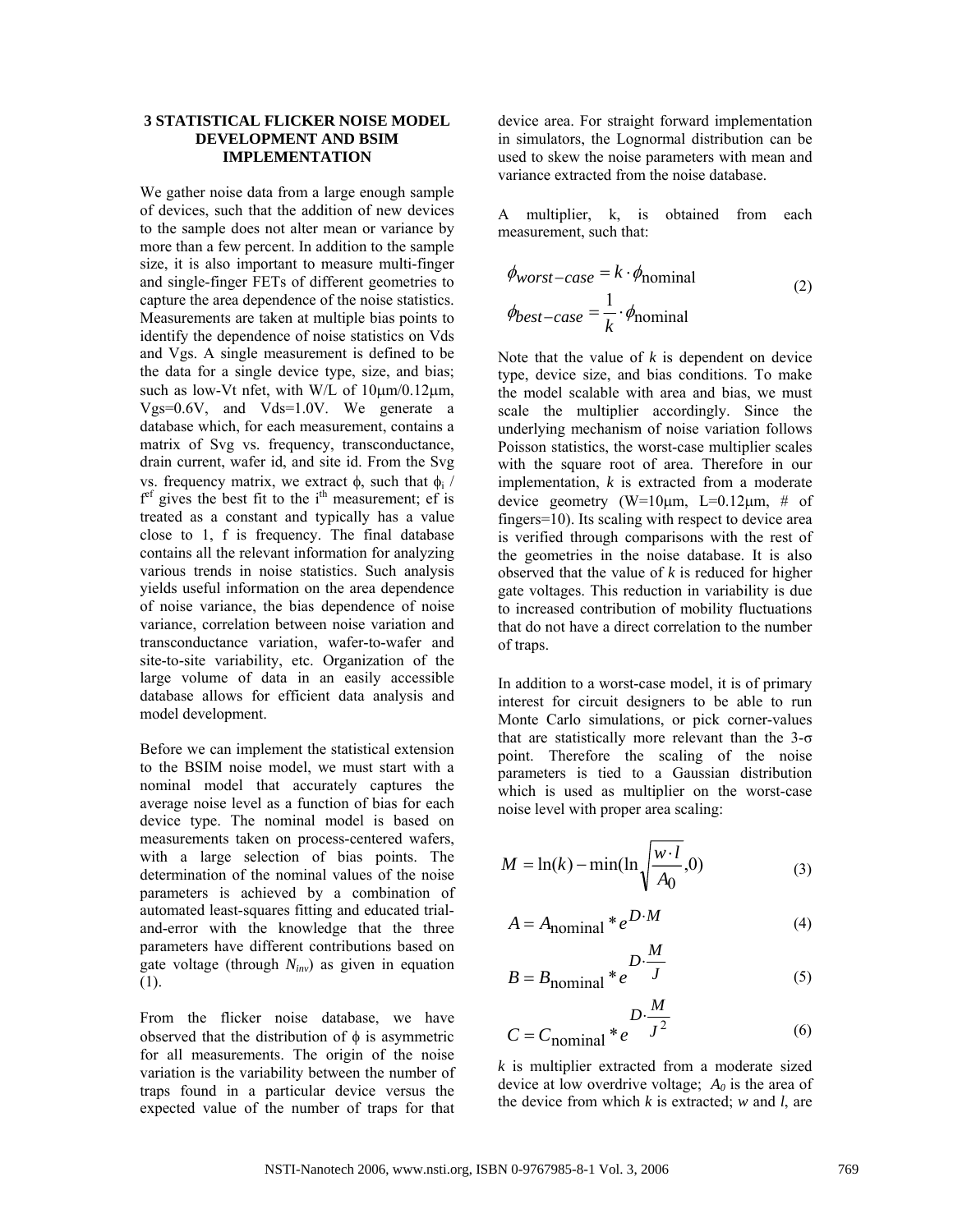the width and length of the device being simulated. For  $w^*l > A_0$ , M is pinned at  $ln(k)$ ; for  $w^*$ *l*< $A_0$ , M increases according to the square-root of area dependence. The noise multipliers are scaled by a Gaussian random variable, *D,* and a fitting parameter, *J,* which captures the bias dependence of noise variation. The exponent of the Gaussian product gives the Lognormal distribution, with which the nominal values of the noise parameters are scaled (eqs. 4-6). The value of D is fixed in Corner simulations, and follows a Gaussian distribution in Monte Carlo simulations.

With this methodology, we have introduced two new parameters required for the statistical model (k and J), in addition to the three parameters required for the nominal model (A<sub>nominal</sub>, B<sub>nominal</sub>,  $C_{nominal}$ ); k is a measure of noise variability, and J is a measure of the bias dependence of noise statistics.

# **4 RESULTS AND ANALYSIS**

We have studied the noise statistics of regular-Vt FET pairs (nfet & pfet) from a 180nm node, and regular-Vt, low-power, low-Vt, thick-oxide, and high-voltage thick-oxide FET pairs, as well as zero-Vt, and thick-oxide zero-Vt nFETs, from a 130nm node. Fig. 1 shows measured noise from 180nm and 130nm regular-Vt nFETs. Note that the variation in noise level is fairly close between the two technology nodes. Technology scaling has not had a negative impact on noise variation, other than that introduced by area reduction. Model to hardware correlation is provided in Figs. 2 and 3, also illustrating the gate bias dependence of noise variation, and its capture by the new statistical model. A Monte Carlo vs. Corner simulation is shown in Fig. 4. This capability allows designers to optimize simulation statistics against other process variations, and pick corner values of interest. Fig 5. shows Corner runs for different areas. The noise is normalized to illustrate the variation with respect to area. Fig. 6 shows nominal and  $3-\sigma$  simulations for a sweep of gate voltages.

# **5 CONCLUSION**

We have presented the methodology and hardware correlation of a statistical flicker noise model with Monte Carlo and Corner simulation capability. BSIM noise parameters are assigned a Lognormal distribution with accurate representation of area and bias dependence. Noise variation is compared between 130nm and 180nm

technologies. It is observed that 130nm and 180nm technologies have similar noise statistics, and technology scaling has not lead to increased noise variability. We have introduced two new fitting parameters to model the noise variation and its bias dependence. Strong agreement is shown between simulations and hardware measurements illustrating the quality of the statistical model.

# **ACKNOWLEDGEMENTS**

We are grateful to the IBM compact modeling and characterization team members, particularly Arunima Dasgupta, Chris LaMothe, Jui-Chu Lee, Li-hong Pan, Mickey Yu, Rob Jones, and William Chang.

# **REFERENCES**

[1] J. L. Devore, "Probability and statistics for engineering and the sciences,"  $4<sup>th</sup>$  Ed., Duxbury Press, 1995.

[2] K. K. Hung, P. K. Ko, C. Hu, and Y. C. Cheng, "A unified model for flicker noise in metal oxide semiconductor field effect transistors," *IEEE Trans. Electron Devices,* vol. 37, pp. 654-665, March 1990.

[3] M. Ertürk, T. Xia, R. Anna, K.M. Newton, E. Adler, "Statistical BSIM Model for MOSFET 1/f Noise", *IEE Electronics Letters*, vol. 41, pp. 1208 – 1210, October 2005.

[4] G. J. Wirth, J. Koh, R. Silva, R. Thewes, R. Brederlow, "Modeling of Statistical Low-Frequency Noise of Deep-Submicron MOS-FETs", *IEEE Trans. Electron Devices*, vol. 52, no. 7, pp. 1576 – 1588, July 2005.